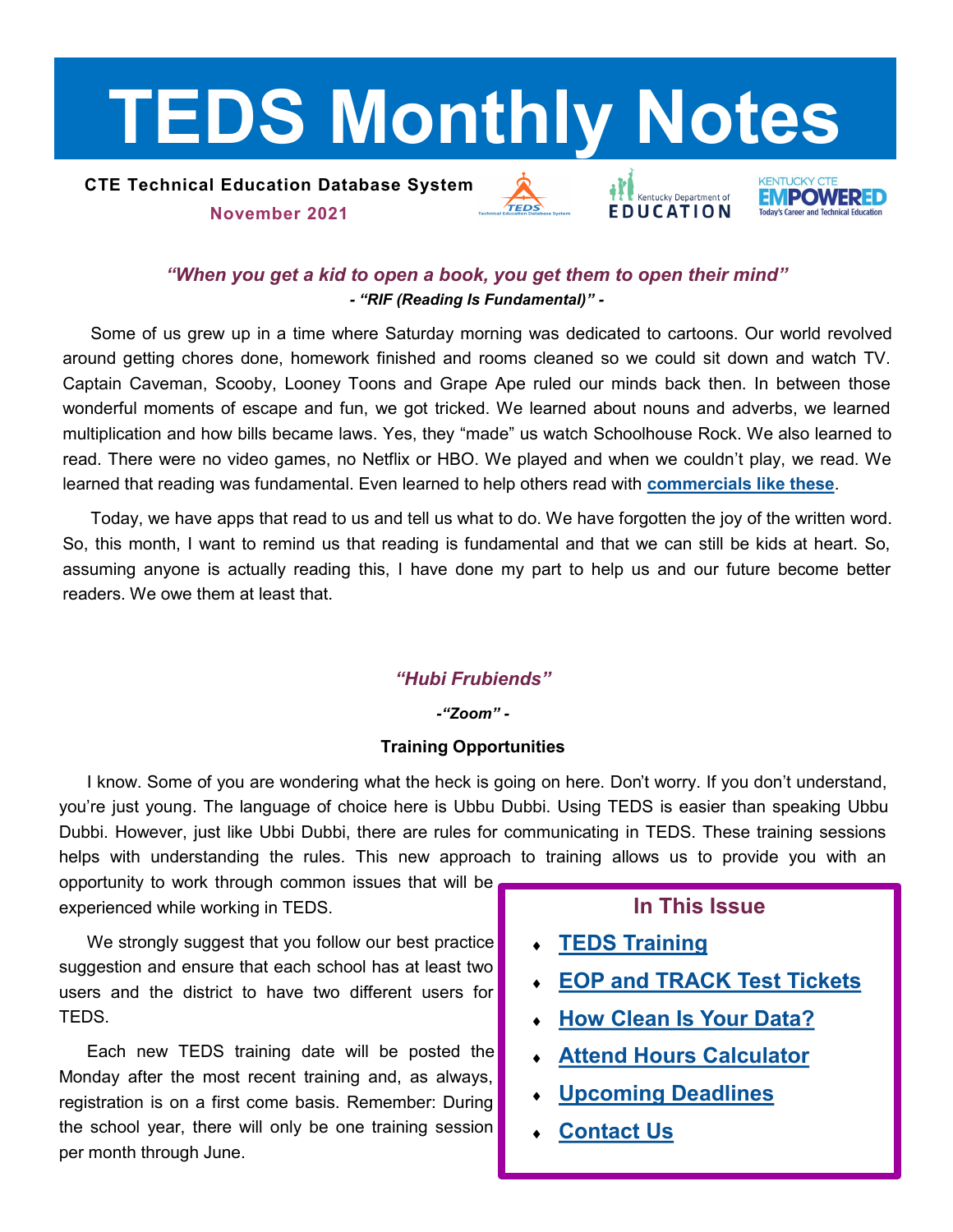### <span id="page-1-0"></span>*"Just because you haven't found your talent yet doesn't mean you don't have one."*

#### *- "Sesame Street" -*

#### **EOP and TRACK Test Tickets**

Big Bird said it best: "Just because you haven't found your talent yet doesn't mean you don't have one." These assessments are one way of potentially finding that talent. To help your kids along, you will need to run the EOP Test Ticket Report. This will show you which students have generated EOP test tickets. Remember: To generate a test ticket the student must be identified as a concentrator in IC and TEDS AND have at least two credits on their transcript AND have never passed that EOP.

These records update nightly. If you do not see a test ticket you expect to see, make sure to run the Student Assessment Summary report to see if the student has already passed that EOP. If you have questions concerning EOP, please contact Sherri Craig at [Sherri.Craig@education.ky.gov.](mailto:Sherri.Craig@education.ky.gov)

You will soon also have access to a separate TRACK Test Ticket Report. We'll keep you posted.

# *"If you could only sense how important you are to the lives of those you meet; how important you can be to the people you may never even dream of."*

#### *-"Mr. Roger's Neighborhood" -*

#### **How Clean Is Your data?**

What we do in TEDS echoes in the immediate future. Sadly, we may never actually meet every student whose records we impact. Nonetheless, your actions are important to them. We in the OCTE strive to ease your TEDS workload by automating several processes. These automations require close attention to detail.

Here are some things to consider as you show your kids how to make the best use of any time to learn:

- When students are enrolled in pathways, the correct credit hours must be posted. Then, they must be updated when anything about the student record changes.
- When a student earns an industry certification for their chosen pathway, it should be properly entered in TEDS the same school year it is earned.
- Once a student meets the definition of concentrator, that should be properly noted in IC and imported into TEDS when it happens. Do the same if that status changes back to exploring.
- The updated TEDS vs. IC Data Cheat Sheet is your friend.

Clean data is very important. Automation is based on what has already happened, but it affects what is still to come. You may never dream of all the kids whose lives you touch, but your work is important to them.